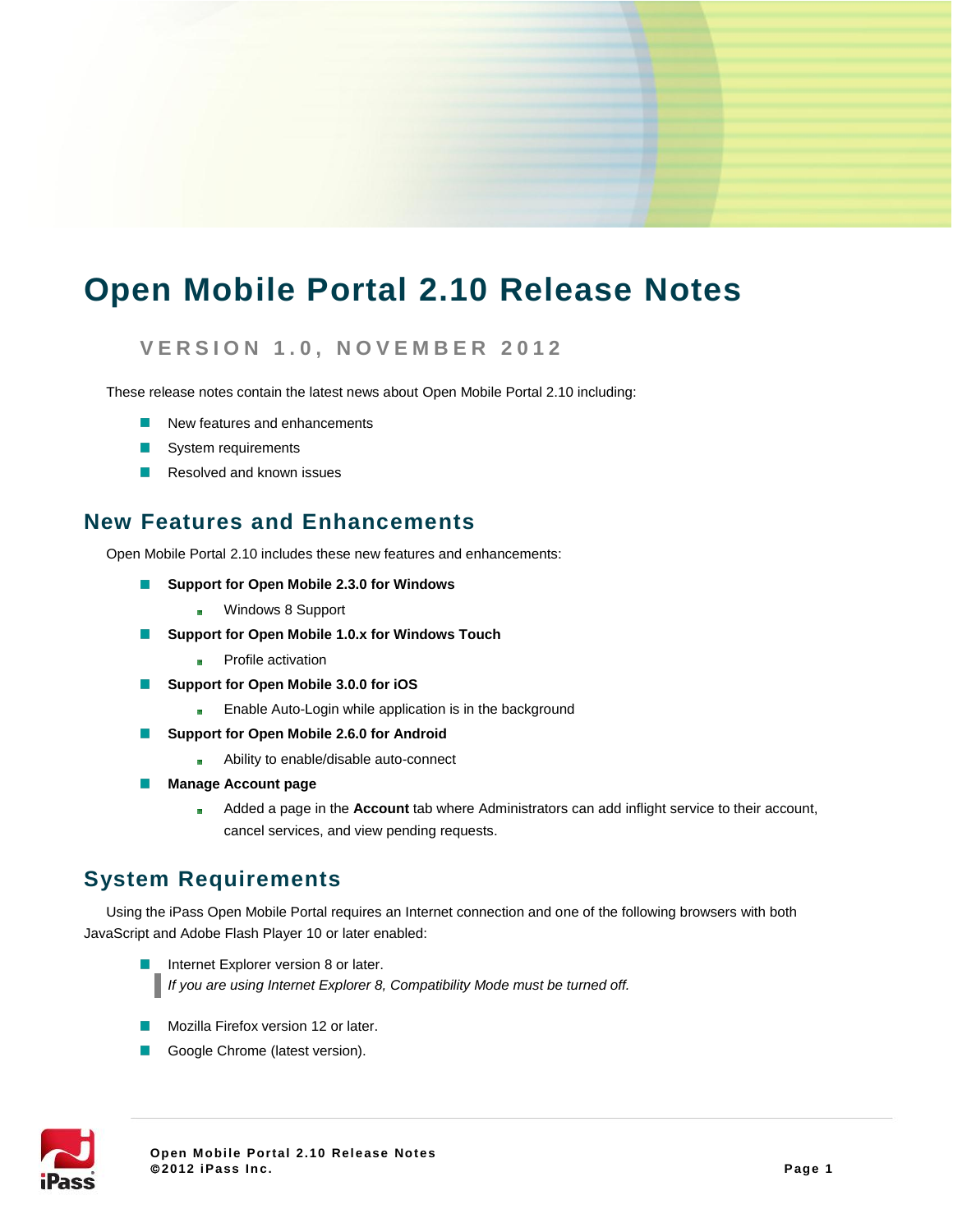# **Resolved Issues**

The following issue has been resolved for this release of the Open Mobile Portal:

| <b>Sance ID</b> | <b>Description</b>                                                                                                                              |
|-----------------|-------------------------------------------------------------------------------------------------------------------------------------------------|
| 118759          | The Top Ten Users list in the Usage Summary Report will no longer include users with OMB of usage.                                              |
| 118394          | When migrating a profile, the user no longer will see versions of the software that should not be available (resulting<br>in an error message). |

### **Known Issues**

The following issues are known for this release of the Open Mobile Portal:

| <b>Issue ID</b> | <b>Description</b>                                                                                                                                                                                                                                                                                                                                                                                                                                                                                    |
|-----------------|-------------------------------------------------------------------------------------------------------------------------------------------------------------------------------------------------------------------------------------------------------------------------------------------------------------------------------------------------------------------------------------------------------------------------------------------------------------------------------------------------------|
| 118736          | If a company is assigned a service package with certain directory settings (such as pre-assigned directories), when a<br>user at that company tries to create a profile for one platform (such as Android) from another platform (such as<br>Windows), the following notification will display even though it should not: "The Directory Settings for your account<br>have been changed. As a result, you might have to re-assign directories for this profile." This notification can be<br>ignored. |
| 118495          | A delegated account manager may see the Child Account tab when they switch to a company that should not have<br>child accounts.                                                                                                                                                                                                                                                                                                                                                                       |
| 118411          | Viewing a configuration for Networks and Policies > Dial that has been saved may not show the Include Unique<br>Session ID setting you saved (even though it has been correctly saved in the profile).                                                                                                                                                                                                                                                                                                |
| 118532          | Some records may show a few more sessions than there should be and sessions with no duration recorded. This has<br>been observed when there is profile activity (such as a profile update) during a session, and we are investigating<br>other possible causes.                                                                                                                                                                                                                                       |
| 118236          | If an invalid image file was used in the branding, the profile will fail to build and there may not be an error message<br>giving a reason for the failure.                                                                                                                                                                                                                                                                                                                                           |
| 117538          | For the Connection Profiler feature, it is possible for a user to delete all of the default test server URLs without a<br>warning. In order to get the default test server URL back, the user should cancel the change and return to the<br>Connection Profiler page again.                                                                                                                                                                                                                           |
| 116928          | The User Activity report may freeze the browser for several seconds while it loads.                                                                                                                                                                                                                                                                                                                                                                                                                   |
| 116842          | Sometimes an "Unexpected Error" message will appear when downloading a User Activity report. If you see an<br>unexpected error when downloading the User Activity report:<br>Close the "Unexpected Error" dialog box.<br>1.<br>Click the Download Report link in the right side of the page.<br>2.<br>Save the file.<br>3.                                                                                                                                                                            |
| 116379          | When publishing a Wifi Mobilize Android client, entering a floating point value (such as 1.0) in the Code Version field<br>will prevent the client from being built by the packager. There is currently no warning to prevent this.                                                                                                                                                                                                                                                                   |
| 116345          | Profiles for Android clients version 1.1.1 and below can no longer be published, but the button to publish still<br>appears and the error messaging may make the issue clear.                                                                                                                                                                                                                                                                                                                         |
| 115561          | It is possible for a child company to create a custom directory with the same name as the parent company (so that<br>two custom directories share the same name with no indication of which company created the directory).                                                                                                                                                                                                                                                                           |
| 115379          | In Manage Brands, for Windows clients 2.x, the installer preview will not match the actual installer image.                                                                                                                                                                                                                                                                                                                                                                                           |
| 115274          | If the same image file is used for the Provider logo in a Service Package and the logo for a client brand that is applied<br>to a profile using that Service Package, the profile cannot be published. Make sure you use unique names for the<br>Provider Logo image file and any image file you use in client branding.                                                                                                                                                                              |